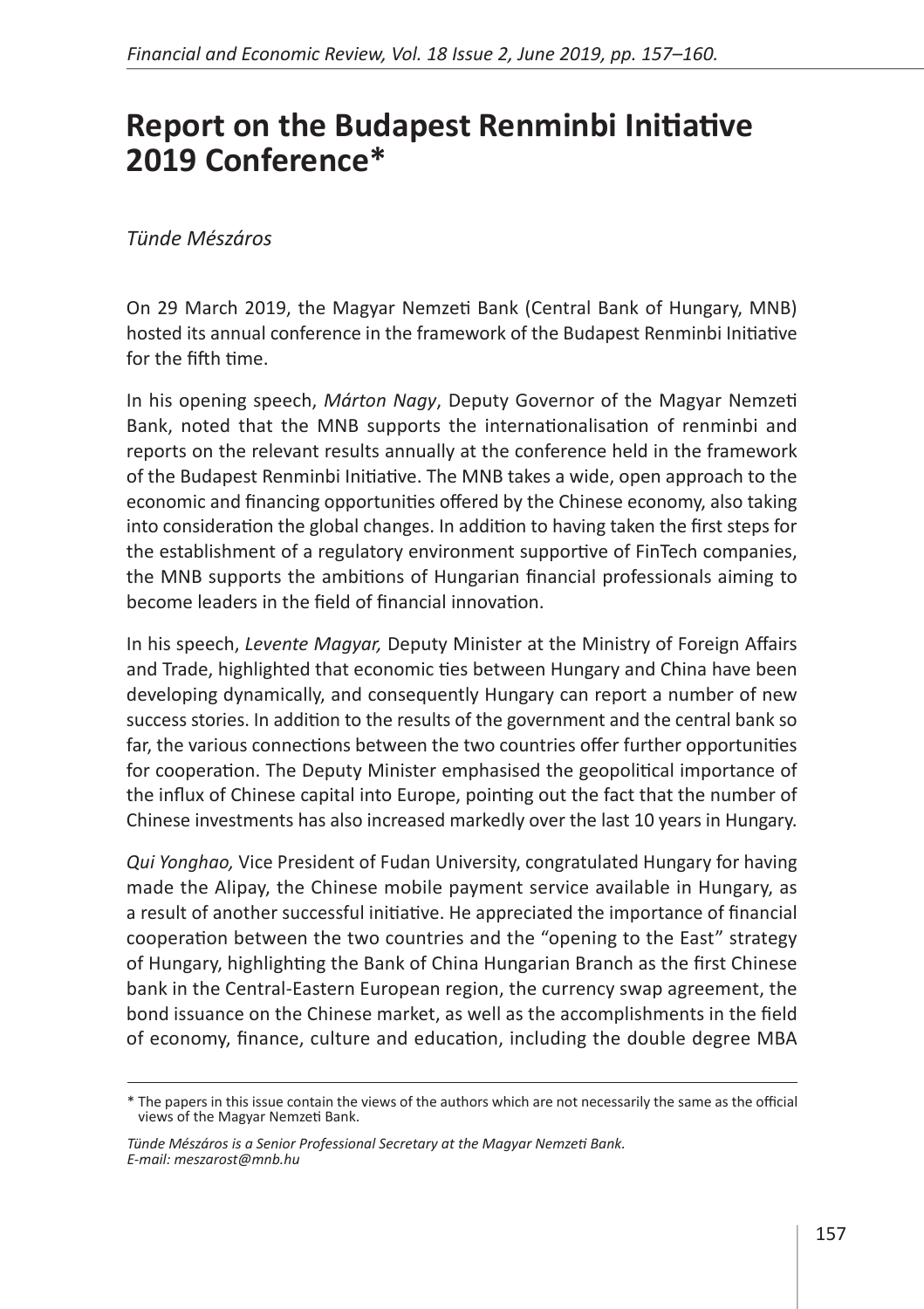course, launched in Corvinus University of Budapest with Fudan University as the co-organiser, which was implemented with the professional support of the MNB.

Mihály Patai, Chairman of the Hungarian Banking Association<sup>1</sup>, highlighted that the banking sector had to learn several important lessons in recent years. The corporate sector had difficulties in accessing credit, but the Funding for Growth Scheme of the MNB supported it in emerging from this adverse situation. The high proportion of retail foreign currency loans carried significant risks, but their conversion into forint contributed to stabilising the Hungarian economy. The ownership structure of the banking sector had also changed, which led to a domestic share of 50 per cent by now. The vast majority of members of the domestic banking system were already profitable in 2018, with favourable liquidity positions and stable capital positions.

*Marco Iannaccone*, Deputy Chief Executive Officer of UniCredit Bank Hungary Ltd., mentioned that the bank is the first one to make the most common Chinese mobile payment solution available in Hungary. One of the focuses of their strategy is to provide innovative methods to their customers. The service through which Chinese tourists are able to pay to Hungarian merchants using their usual mobile telephone application fits this concept, and this innovative payment solution also provides several benefits to Hungarian retailers.

After that, the Alipay terminal located in the bookstore of Pallas Athéné Publishing House (PABOOKS) was delivered and tested by a purchase.

The professional programme continued with the lecture of *Richard Werner,*  Professor of Fudan University, who analysed, among others, why only a few East Asian countries, namely Japan, South Korea, Singapore and China were able to make the transition from "developing country" status to "developed" economies. The spectacular economic development of China could show a good example to the entire world for what is possible if the right policies are adopted. The "Belt and Road Initiative" is a cooperation scheme through which China shares its successful development strategy with the cooperating states, whose economy will likely to benefit far more directly from this than under previous international development opportunities. The internationalisation of the renminbi creates enormous opportunities not only for China, but also for other countries.

*Petra Ponevács-Pana*, Deputy State Secretary at the Ministry of Foreign Affairs and Trade, appreciated the benefits of the diverse, strong and efficient cooperation between China and Hungary, highlighting, among others, the "16+1" summit and the Economic, Commercial and Financial Forum both held in Budapest, the first Chinese International Import Expo, to which the Prime Minister of Hungary was

 $1$  Dr Mihály Patai served as Chairman of the Hungarian Banking Association from 15 April 2011 until 21 April 2019.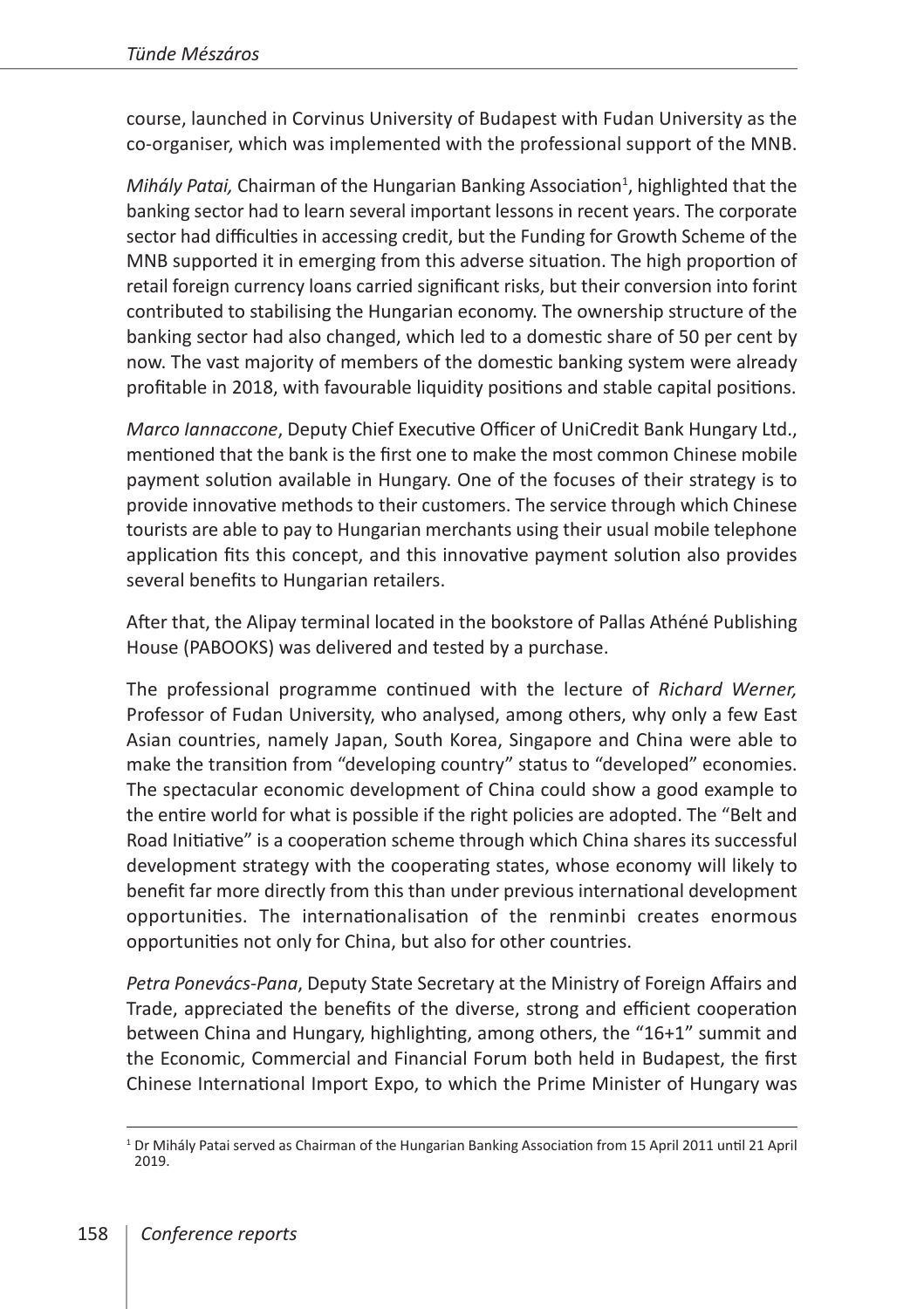also invited, along with the dynamic development of the trade relations between the two countries and the export of high quality Hungarian agricultural products. In the field of investments, the Hungarian government aims to establish a research, development and innovation hub (R&D&I hub). The fastest developing segment is that of cooperation in monetary policy, which is perfectly exemplified by the accomplishments of the MNB so far.

*Rob Loewy* gave a presentation on behalf of the Bank of China London Branch on the development of the Chinese financial markets. As a result of the gradual opening-up of China's financial market the domestic financial assets held by overseas entities increased over fourfold in the bond market and threefold in the equity market between 2013 and 2018. The renminbi is an icon of an even more significant China, which is why the reforms must continue, in the FX market, among others. The China Interbank Bond Market has now become the third-largest OTC fixed income market in the world, with more than 1,200 overseas investors entering this market by the end of 2018, and the tendency of growth is also expected to continue in the future.

*Dániel Palotai,* Executive Director and Chief Economist of the MNB, talked about the global role of China in the new economic world order. He emphasised that the financial and economic ties of Hungary with China are developing at a fast pace and that the volume of commercial relations had significantly increased in recent years, while the growing number of Chinese citizens settling in or visiting Hungary and the significant deepening of the connectedness of tertiary education provide further significant growth potential. In addition to supporting the internationalisation of Chinese currency, the Renminbi Programme of the MNB and the Budapest Renminbi Initiative have accomplished significant results since 2015 in the Hungarian context as well, which is exemplified by the current presentation of the Alipay terminal.

The series of professional lectures was continued by *Gergely Gabler,* Director of the MNB, who presented Hungarian innovations and FinTech-related topics from a regulatory point of view. From the aspect of the central bank the aim is to develop a framework, which will adequately support the spread of innovations, while minimising risks. The MNB has implemented two solutions to resolve the supervisory dilemma, i.e. the choice between applying excessive restrictions or taking the approach of non-intervention. Through the launch and operation of the "innovation hub" and the "regulatory sandbox", the central bank provides a regulatory support platform and regulatory test environment for participating FinTech companies. The next step in the innovative solutions of the MNB is the launch of the instant payment system.

Representing UniCredit Bank, *Bence Marosi* talked about the global cooperation between the Bank and Alipay, which made available from that date forward the Chinese mobile payment service for Chinese customers in Hungary as well. The